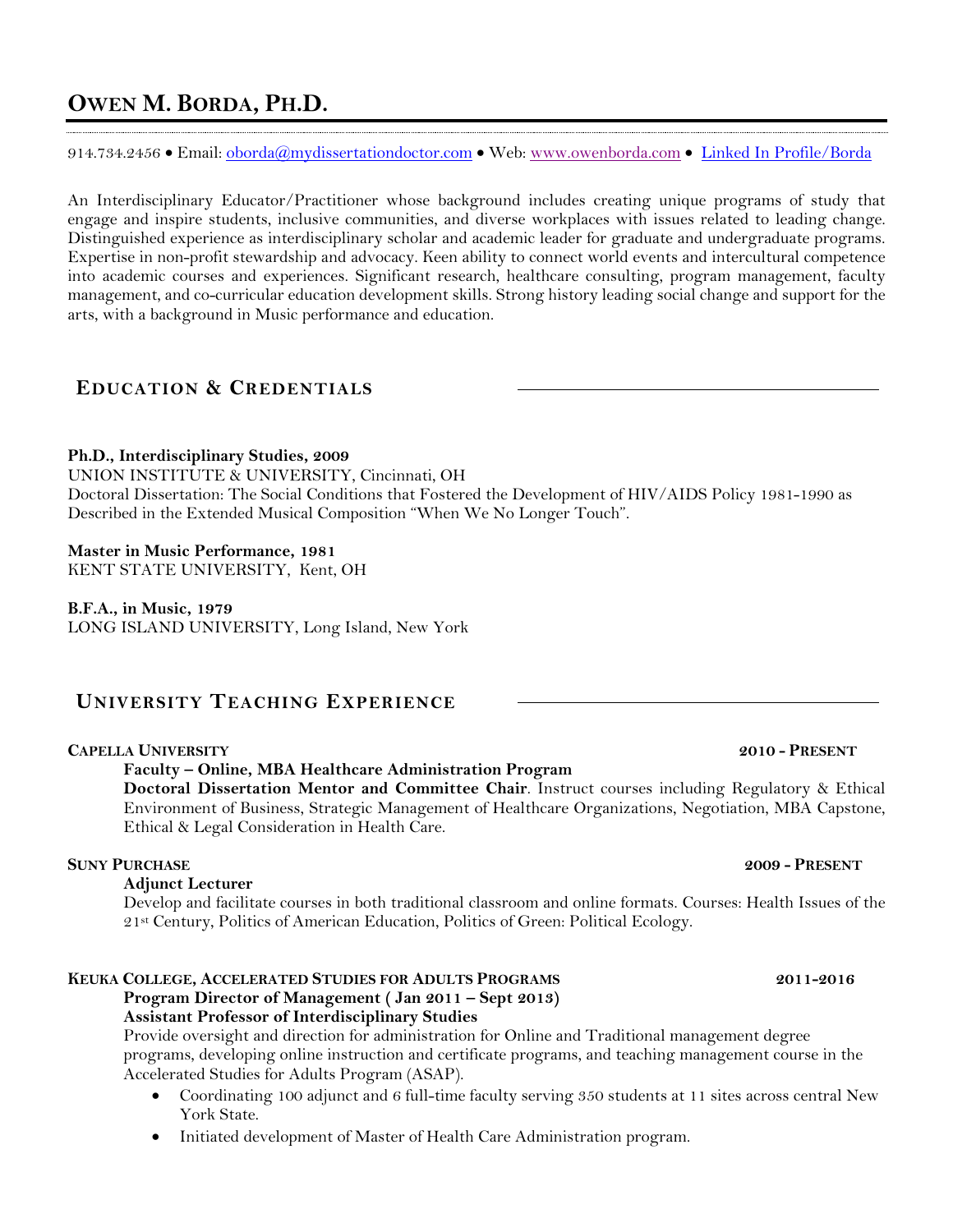- Supervised revision of Master of Management and Bachelor of Organizational Management curricula.
- Courses taught: Ethics, Leadership, Action Research, Integrated Studies, Writing/Composition.

### **UNIVERSITY OF PHOENIX** 2010 **-** 2016

**Faculty – Online, School of Advanced Studies** Serve as Ph.D. Mentor, Doctoral Dissertation Advisor. School of Advanced Studies. Facilitate online courses in the first year sequence.

### **WESTCHESTER COMMUNITY COLLEGE, VALHALLA, NY 1986 - 1989 Adjunct Professor – Choral Director**

# **PROFESSIONAL EXPERIENCE – HEALTH CARE**

### **HEALTH POLICY CONSULTANT - NEW YORK, NY 2000 – PRESENT**

### **Consultant & Educator**

Provide strategic health consulting services to a diverse range of organizations agencies that includes the Federal Bureau of Investigation, HealthFirst, IBM, New York AIDS Coalition, New York Upstate Center for Comprehensive School Health, Volunteers of America, and Walter Reed Army Hospital. Provide subject matter expertise regarding the Affordable Care Act. Assist clients with health policy development, social marketing and health promotion.

# **WESTCHESTER COUNTY DEPARTMENT OF HEALTH – NEW ROCHELLE, NY 1993-2010**

# **Executive Director Westchester County AIDS Council**

### **Program Administrator**

Served as AIDS Policy Advisor to Commissioner of Health. Cultivates and maintained collaborative partnerships with community-based, religious, educational, governmental and business organizations to implement a broad range of public health initiatives.

- Pioneered the Men's Health Outreach and Education Initiative, promoting access to preventative primary health care through the use of comedians as health educators
- Supervised the Healthy Homes Initiative in Yonkers, providing home inspections for health hazards that included lead, carbon monoxide and smoking.
- Envisioned and facilitated the tobacco awareness and prevention initiative that developed the schoolbased "TV You Control" anti-smoking TV commercials.
- Created Community Partnerships for a Healthy Westchester to address local health issues as a unified county, engaged 350 key informants and opinion leaders at the initial conference.
- Initiated Regional HIV/AIDS care coordination.

## **COLUMBIA UNIVERSITY, CICATELLI ASSOCIATES – NEW YORK, NY 2000 – 2002**

### **Regional Training Coordinator, NY / NJ AIDS Education & Training Center**

Developed and executed continuing education programs for medical and non-medical personnel in pharmacology, psychosocial issues, mental health assessment and substance abuse treatment. Trained faculty from Columbia University College of Physicians and Surgeons, NYU Medical Center, Downstate University Medical Center, and Mt. Sinai Medical Center. Supported Medicaid Special Needs Plans and conducted needs assessments.

### **WESTCHESTER MEDICAL CENTER – VALHALLA, NY 1990 - 1993**

## **Administrator**

Supervised multi-disciplinary, multi-site treatment team and administration staff of 25 associates. Led regulatory oversight, new program development, reimbursement review, and budget oversight for New York State Department of Health Designated AIDS Care Center. Secured and administered \$1M in new grant funds.

2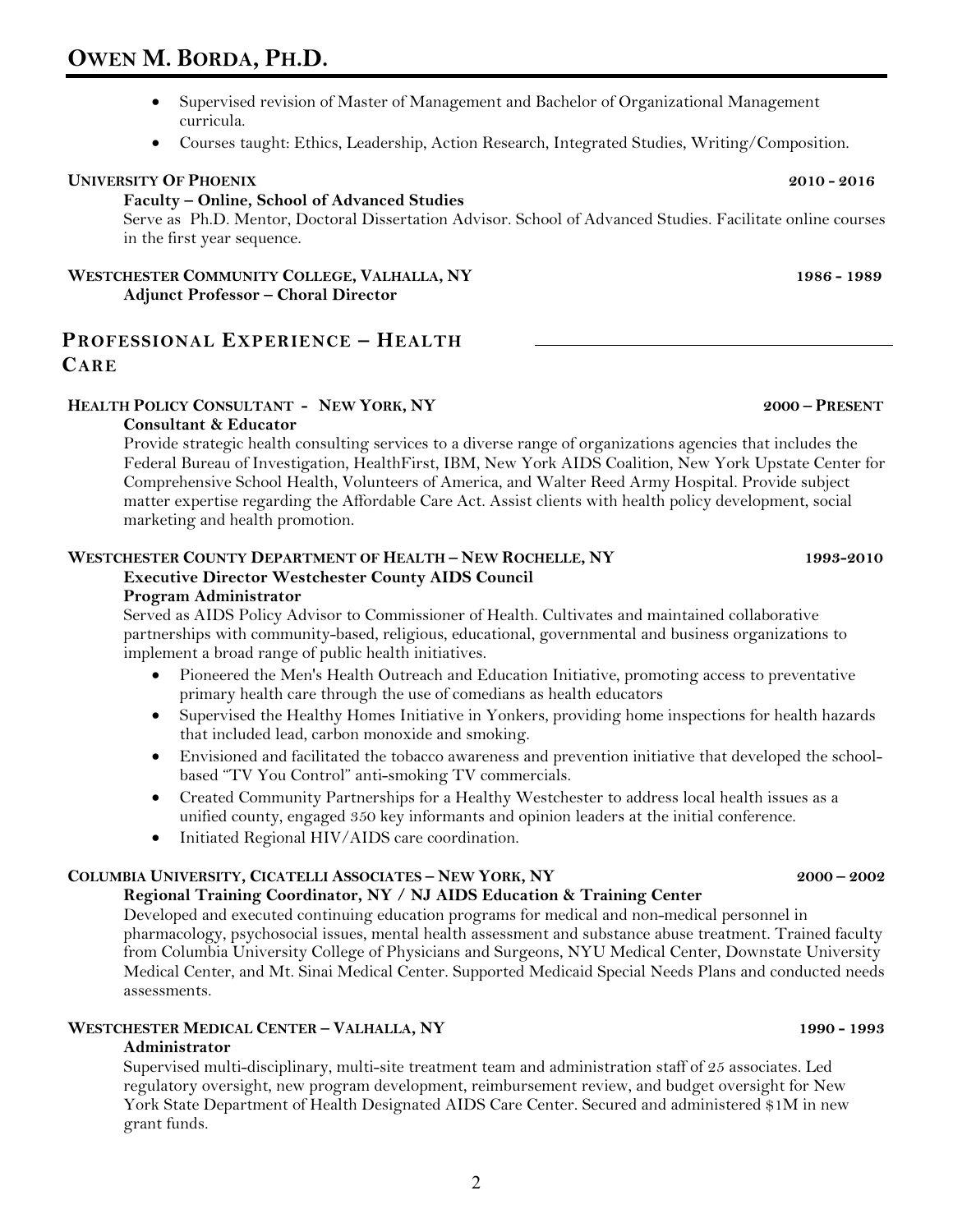# **AMERICAN RED CROSS – WHITE PLAINS, NY 1990 - 1993 Deputy Director, Health & Safety Services** Supervised the daily operation of highly trafficked health and safety services department. **PROFESSIONAL EXPERIENCE – MUSIC SAINT MARK'S EPISCOPAL CHURCH OCTOBER 2017 – PRESENT Interim Director of Music HOPEWELL REFORMED CHURCH, HOPEWELL JUNCTION, NY SEPTEMBER 2013 – AUGUST 2014 Interim Director for Music PRIVATE MUSIC STUDIO, CORTLANDT MANOR, NEW YORK SEPTEMBER 1990 – CURRENT**

### **SAINT MATTHEW'S LUTHERAN CHURCH WHITE PLAINS, NEW YORK OCTOBER 2009 - JULY 2012 Section Leader/Soloist**

### **MARYKNOLL FATHERS AND BROTHERS, OSSINING, NY AUGUST 2008 – MARCH 2009**

### **Director of Music**

Developed and implemented musical programming for international headquarters of missionary religious congregational, manage professional and volunteer musicians for weekly worship and major liturgical celebrations in multi-cultural setting

## **CHURCH OF SAINT JOHN AND SAINT MARY, CHAPPAQUA, NY OCTOBER 2004 - JULY 2008**

### **Director of Music**

Supervised professional and volunteer music staff including accompanist and four paid section leaders, prepare weekly worship collaboratively with the pastor, Pastoral Associate for Family life and Religious Education Director; develop seasonal children's choir; expanded musical repertoire to include contemporary and world music

### **FIRST CONGREGATIONAL CHURCH, DANBURY, CT MARCH 1996 - SEPTEMBER 2004**

### **Director of Music**

Increased children's choir enrollment from 4 to 30 in 3 years; expanded musical repertoire to include contemporary and world music; created performance scholarship programs for high school students

| SCARSDALE CONGREGATIONAL CHURCH, SCARSDALE, NY<br><b>Tenor Soloist/Section Leader</b> | <b>ACADEMIC 1986 - 1996</b>  |
|---------------------------------------------------------------------------------------|------------------------------|
| SAINTS JOHN AND PAUL PARISH LARCHMONT, NY<br>Director of Music and Worship            | <b>JULY 1984 - JUNE 1986</b> |
| PARISH OF SAINT THERESA, BRIARCLIFF MANOR, NY<br>Director of Music and Liturgy        | <b>ACADEMIC 1981 - 1983</b>  |
| SAINT MARY'S CHURCH, SANDUSKY, OH<br>Director of Music and Liturgy                    | <b>ACADEMIC 1980 - 1981</b>  |

# **PUBLICATIONS**

### **BOOK CHAPTERS**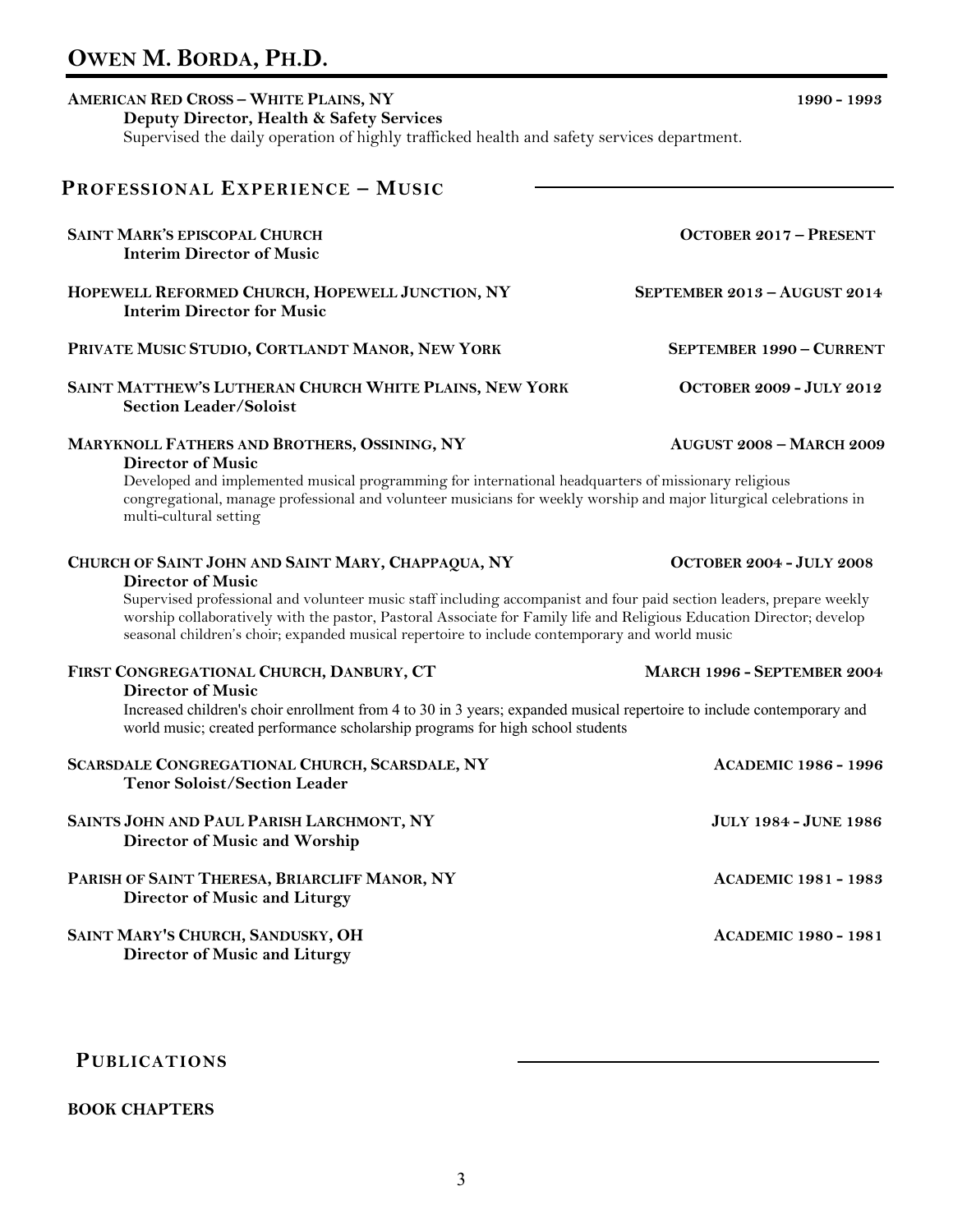Borda, Owen; DeMartino, Steven (2006) Worlds in Collision: Outing Male Hegemony as the Driving Force Informing HIV/AIDS Prevention Models in the United States. In S.M. Natale (Ed), Conflict and the Sleep of Reason (pp. 449-517), NY, NY: Global Scholarly Publications.

## **CONFERENCE PAPERS**

Borda, Owen. (2013) Music in the Public Square, The Development of Public Policy in the Era of AIDS. Humanities Education Research Association National Conference.

Borda, Owen. (2013) Music in the Public Square Public Policy in the Era of AIDS. A Narrative for Health, International Network of Narrative Medicine. (Invited)

Borda, Owen. (2013) HIV/AIDS, Music and the Context of Policy Development. Global Medical Humanities: Association for Medical Humanities 10th Annual Conference.

Borda, Owen; DeMartino, Steven (2006) Worlds in Collision: Outing Male Hegemony as the Driving Force Informing HIV/AIDS Prevention Models in the United States. Oxford University 8th International Conference on Social Values in Education and Business.

Borda, Owen (2006) Truth and Consequences: A Men's Health Conference, Mid-Hudson Valley AIDS Task Force (ARCS).

Borda, Owen (2004) Prevention with Positives: A New Direction in Care Mid-Hudson Valley AIDS Task Force (ARCS).

Borda, Owen (2001) Men, Women and HIV: Impact of Gender Research on HIV Care and Services. 14th Annual National Catholic AIDS Network Conference.

Borda, Owen (2001) Integrating HIV Education in Youth Development Models. 14th Annual National Catholic AIDS Network Conference.

Borda, Owen (2001) Elements of Collaboration. National Association of State and Territorial AIDS Directors Institute.

Borda, Owen (2000) HIV and Domestic Violence: Dual Epidemics. 13th Annual National Catholic AIDS Network Conference.

Borda, Owen (1999) Issues of Access to Care panelist. National Men's Health Conference and Exposition.

Borda, Owen (1999) Developing and Sustaining Relationships. National Men's Health Conference and Exposition.

Borda, Owen (1997) Shrinking Resources - Expanding Opportunities: Community Collaborations Can Work. 10th Annual National Catholic AIDS Network Annual Conference.

### **OTHER PUBLICATIONS**

Borda, Owen, Gregory Starks, (2005) Prevention with Positives for HIV Providers training curricula, New York State Department of Health.

Borda, Owen, Gregory Starks (2005) Prevention with Positives for HIV Case Managers training curricula, New York State Department of Health.

# **CONFERENCE/SEMINAR PRESENTATIONS**

Borda, Owen (2016) Engaging Adult Learners. Council on Accelerated Programs National Conference.